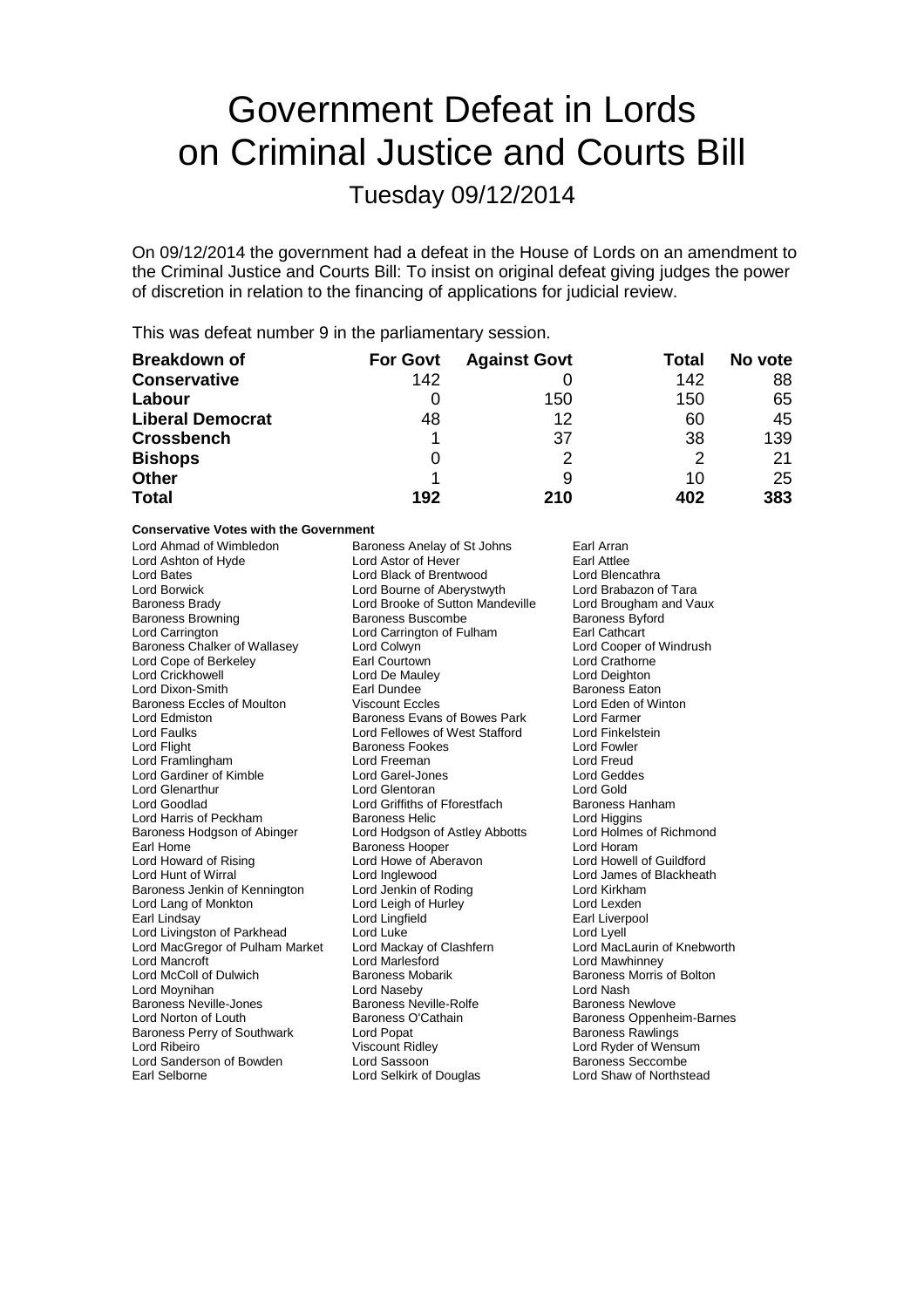Viscount Younger of Leckie

Lord Sheikh Baroness Shephard of Northwold Lord Sherbourne of Didsbury<br>Baroness Shields Earl Shrewsbury Lord Skelmersdale Baroness Shields Earl Shrewsbury Lord Skelmersdale<br>
Lord Spicer Baroness Stedman-Scott Lord Stewartby<br>
Baroness Stowell of Beeston Lord Suri Lord Taylor of Holbeach Baroness Stedman-Scott<br>Lord Suri Baroness Stowell of Beeston Lord Suri Lord Taylor of Taylor of Holbeach Lord Taylor of Lord Trimble<br>
Lord Trefgarne Corol Corol Corol Corol Corol Corol Corol Corol Corol Corol Corol Corol Corol Corol Corol Coro Lord Trefgarne Viscount Trenchard Lord Trimble Viscount Ullswater **Charles Community** Baroness Verma<br>
Baroness Warsi **Baroness Verman** Lord Wakeham **Baroness Warsi Cord Wasser Cord Wasser**<br>
Lord Wei **Cord Wei**<br>
Baroness Wheatcroft **Cord Whitby** Lord Wei **Communist Communist Communist Communist Communist Communist Communist Communist Communist Communist Communist Communist Communist Communist Communist Communist Communist Communist Communist Communist Communist Co** Baroness Williams of Trafford

#### **Conservative Votes against the Government**

## **Labour Votes with the Government**

**Labour Votes against the Government** Baroness Adams of Craigielea Lord Alli Lord Anderson of Swansea<br>Baroness Andrews Baroness Armstrong of Hill Top Lord Bach Baroness Andrews **Baroness Armstrong of Hill Top** Lord Bach<br>Baroness Bakewell **Baroness Armstrong of Brighton** Lord Berkelev Baroness Blood and Lord Boateng<br>
Lord Bradley **Lord Brennan** Lord Bradley Lord Brennan Lord Brooke of Alverthorpe Lord Brookman Lord Campbell-Savours Lord Carter of Coles Lord Cashman Viscount Chandos Lord Clark of Windermere Lord Clinton-Davis **Lord Collins of Highbury** Baroness Corston<br>
Baroness Crawley **Baroness Crawley** Lord Davidson of Glen Clova Lord Davies of Coity Baroness Crawley **Lord Davidson of Glen Clova**<br>
Lord Davies of Oldham **Lord Davies of Stamford** Baroness Donaghy **Baroness I Lord Donoughue** Baroness I Lord Drake Baroness I Lord Blues<br>
Lord Drayson **Baroness** Lord Dubs **Contains I Lord Elder** Lord Drayson Lord Dubs<br>
Lord Evans of Temple Guiting Baroness Farrington of Ribbleton Lord Foster of Bishop Auckland Lord Foulkes of Cumnock<br>
Lord Glasman 
Baroness Golding Baroness Gould of Potternewton Lord Grantchester Lord Grocott University Communisty Communisty Communisty Communisty Communisty Communisty Communisty Communisty Communisty<br>Lord Harworth Lord Harris of Harris of Harringey Lord Harrison<br>Lord Harworth Baroness Hayter of Kentish Town Bar Lord Haworth **Baroness Hayter of Kentish Town** Baroness Health Baroness Health Baroness Healy Baroness Hilton of Eggardon Baroness Hollis of Heigham<br>Lord Howie of Troon Baroness Hughes of Stretford Lord Hunt Lord Irvine of Laira Lord Jones Corporation Lord Jordan Lord Cradley<br>
Lord Kennedy of Southwark Baroness Kennedy of Cradley Lord Kennedy of Southwark **Baroness Kennedy of Cradley** Baroness Kennedy of The Shaws<br>Baroness King of Bow **Baroness Kennedy Action** Baroness Kinnock of Holyhead Baroness King of Bow Lord Kinnock Corresponding the Baroness Kinnock of Holyhead<br>
Lord Kirkhill Corresponding Lord Lea of Crondall Baroness Liddell of Coatdyke Lord Liddle<br>
Baroness Lister of Burtersett Lord Lympne Lord MacKenzie of Culkein Baroness Ma<br>Lord Maxton Baroness Mandelson Lord Maxton **Communist Communist Communist Communist Communist Communist Communist Communist Communist Communist Communist Communist Communist Communist Communist Communist Communist Communist Communist Communist Communist** Lord McFall of Alcluith Baroness McIntosh of Hudnall<br>
Lord Monks Corp Baroness Morgan of Ely Lord Monks<br>
Lord Morris of Handsworth **Baroness Morgan of Ely** Baroness Morris of Yardley<br>
Lord O'Neill of Clackmannai Lord Patel of Blackburn Lord Patel of Bradford Baroness Pitkeath<br>
Lord Ponsonby of Shulbrede Lord Prescott Baroness Prosser Lord Ponsonby of Shulbrede Lord Prescott **Baroness Provide Baroness Provide Baroness Provide Baroness Provide Baroness Provide Baroness Provide Baroness Provide Baroness Provide Baroness Provide Baroness Quin** Baroness Ramsay of Cartvale Baroness Rebuck Lord Reid of Cardowan Baroness Rendell of Babergh Lord Richard<br>Lord Rooker Cord Election of Port Election Cord Election of Port Election of Port Election Cord Election of Po Baroness Royall of Blaisdon **Lord Sawyer** Lord Say Baroness Sherlocks Baroness Sherlocks Sherlocks Sherlocks Sher<br>
Lord Shape Baroness Smith of Basildon Lord Shape Viscount Simon **Baroness** Smith of Basildon **Lord Snape**<br>
Lord Soley **Conditional Lord Stevenson of Balmacara** Lord Stone of Blackheath Baroness Taylor of Bolton Lord Taylor of B<br>Baroness Thornton Lord Tomlinson Baroness Thornton Lord Tomlinson<br>
Lord Tunnicliffe Lord Turnberg Lord Tunnicliffe Lord Turnberg Baroness Turner of Camden Lord Watson of Invergowrie Lord West of Spithead Baroness Wilkins<br>Lord Whitty Baroness Wilkins Lord Whitty **Lord Williams of Elvel**<br>
Lord Winston **Lord Williams Communist Communist Communist Communist Communist Communist Communist Communist Communist Communist Communist Communist Communist Communist Communist Commun** 

Lord Bassam of Brighton Lord Berkel<br>
Lord Boateng Lord Borrie Baroness Farrington of Ribbleton Lord Foster of Baroness Gale<br>
Lord Giddens Lord Glasman Baroness Golding Lord Gordon of Strathblane Baroness Hilton of Eggardon Lord Hollick<br>
Lord Howarth of Newport Baroness Howells of St Davids Lord Hoyle<br>
Lord Hunt of Chesterton<br>
Lord Hunt of Kings Heath Lord Joffe **Contains Community Contains Container** Baroness Jones of Whitchurch<br>
Lord Jordan **Baroness** Lord Judd Lord Lea of Crondall Lord Lennie<br>
Lord Liddle Lord Lipsey Lord Lympne<br>Baroness Mallalieu **Burtersett Lord Mandelson**<br>Lord Mandelson **Baroness Nye Lord O'Neill of Clackmannan**<br>
Lord Patel of Bradford<br>
Baroness Pitkeathley Baroness Quin<br>
Baroness Rebuck<br>
Lord Reid of Cardowan Lord Rosser **Lord Rowlands**<br>
Lord Sawyer **Lord Rowlands**<br>
Baroness Sherlock Lord Stevenson of Balmacara Lord Stone of Black<br>
Lord Taylor of Blackburn Lord Temple-Morris Lord Warner **Baroness Warwick of Undercliffe**<br>
Lord West of Spithead **Baroness Whitaker** 

Lord Davies of Oldham Lord Davies of Stamford Baroness Dean of Thornton-le-Fylde Lord Young of Norwood Green

**Liberal Democrat Votes with the Government**

Lord Addington Lord Ashdown of Norton-sub-Hamdon Baroness Bakewell of Hardington